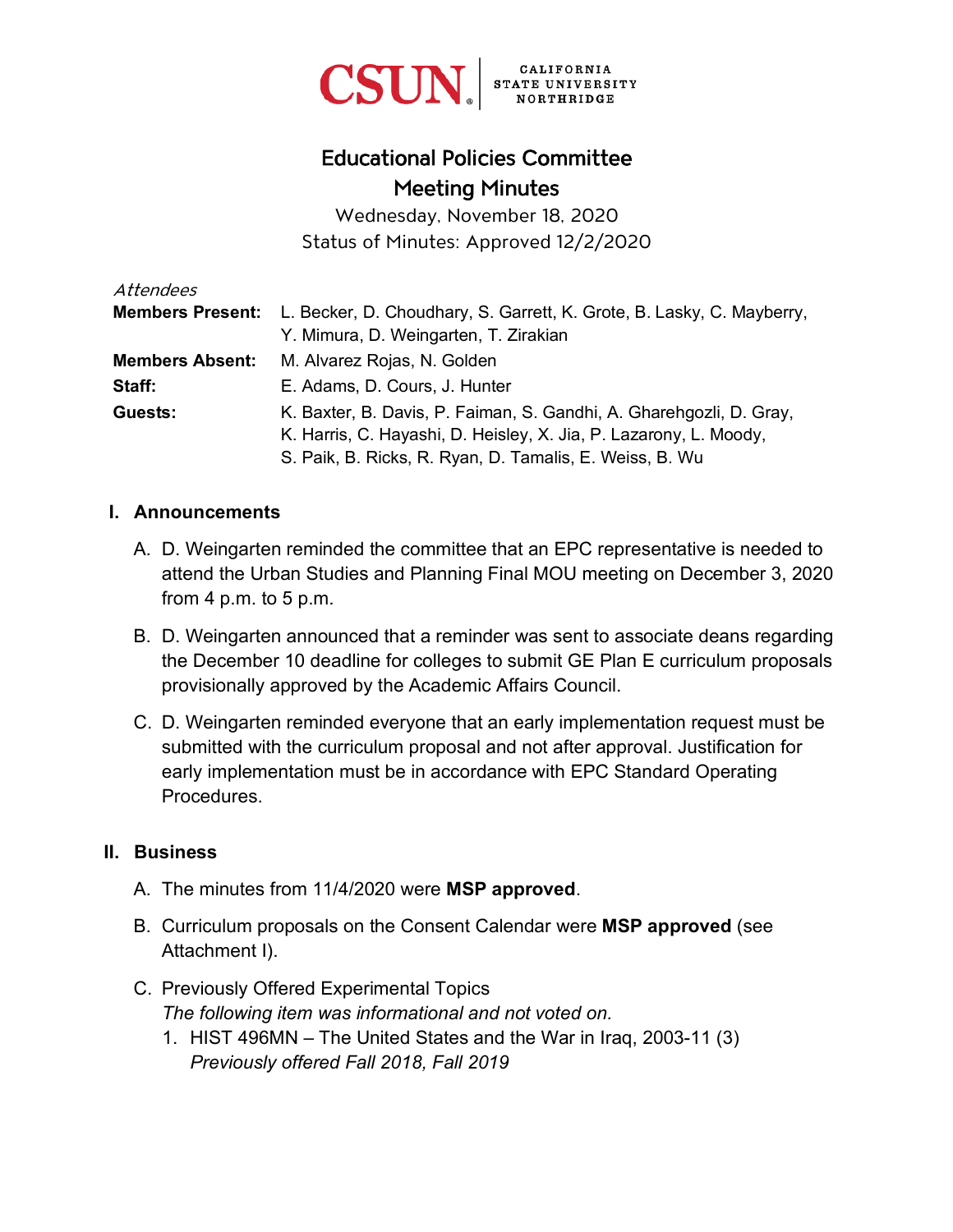D. David Nazarian College of Business and Economics

# *Accounting and Information Systems New Courses*

- 1. ACCT 465 Advanced Auditing (3). **MSP approved**.
- 2. ACCT 475 Governmental & Nonprofit Accounting (3). **MSP approved**. *Program Modifications*
- 3. Accountancy, B.S. Information Systems Option. **MSP approved** with addition of "or MATH 140" to the catalog copy.
- 4. Accountancy, B.S. Professional Accountancy Option. **MSP approved** with addition of "or MATH 140" to the catalog copy.

# *Systems and Operations Management*

### *New Courses*

- 5. BANA 310 Data Visualization for Business (3). **MSP approved** with revision to the SLOs and clarification of the plus/minus grading statement.
- 6. BANA 320 Predictive Analytics for Business (3). **MSP approved** with clarification of the plus/minus grading statement.
- 7. BANA 410 Machine Learning for Business (3). **MSP approved** with clarification of the plus/minus grading statement.
- 8. BANA 420 Prescriptive Analytics for Business (3). **MSP approved** with clarification of the plus/minus grading statement.
- 9. BANA 430 Text Mining and Analytics for Business (3). **MSP approved** with revision to the SLOs and clarification of the plus/minus grading statement.
- 10.BANA 440 Supply Chain Analytics (3). **MSP approved** with revision to the SLOs and clarification of the plus/minus grading statement.

# *Program Modification*

11. Business Administration, B.S. – New Option in Business Analytics. **MSP approved**.

# *New Program*

12. Business Analytics Minor. **MSP approved** with revision to the catalog copy: remove "secondary" from the overview section.

# *Marketing*

# *Program Modification*

- 13. Business Administration, B.S. Marketing Option. **MSP approved** with an explanation for adding MATH 140BUS in the summary or justification section of the proposal form.
- E. The committee discussed a draft of the proposed basic needs syllabus statement. C. Mayberry volunteered to edit the statement. It was **MSP approved** to pass a resolution recommending that faculty include a basic needs statement in their syllabi. An example basic needs statement will be provided. D. Weingarten will write the resolution and send it to the Senate Executive Committee.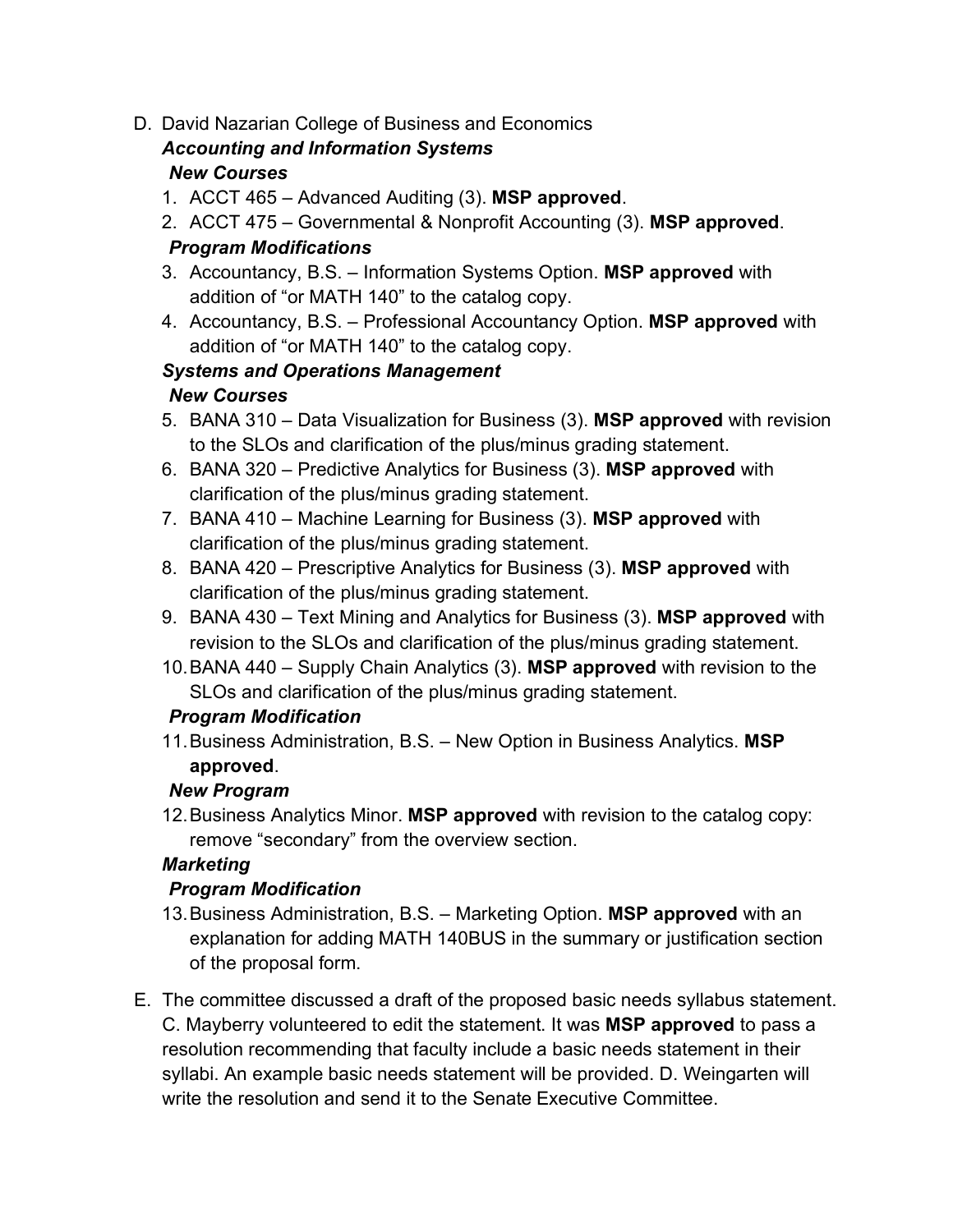### **Recommended Basic Needs Syllabus Statement**

Many of our students face challenges with meeting basic needs: food insecurity, housing precarity/homelessness, mental health, healthcare, technology, and elder/childcare. To support student equity, especially during the pandemic, please consider adding language on your syllabus and link to CSUN's basic needs hub, CSUN [with A HEART](https://www.csun.edu/heart) (https://www.csun.edu/heart).

Sample language for your syllabus:

#### CSUN with A HEART

If you are facing challenges related to food insecurity, housing precarity/homelessness, mental health, access to technology, eldercare/childcare, or healthcare, you can find guidance, help, and resources from [CSUN with A HEART](https://www.csun.edu/heart) (https://www.csun.edu/heart).

- F. The committee discussed the draft General Education Pattern Modification Guidelines and provided feedback. D. Weingarten and J. Hunter will revise the draft guidelines with the following edits: remove references to combinations of courses and writing intensive, and add an example of a course that meets or exceeds the standards of a GE course.
- G. E. Adams shared that some CSU campuses are allowing students to change the basis of grading later in the semester, which has prompted Associated Students to request the same at CSUN. The Chancellor's Office issued a memo in Spring 2020 that temporarily suspended parts of EO 1037, including campus latitude for students to take courses CR/NC or A-C/NC. This suspension was not continued for Fall 2020 and CSUN is following the current catalog policy. Members discussed their experience with the process in Spring 2020 and Summer 2020, sharing that it caused confusion and did not benefit many students. In addition, most students did not understand the implications of changing the grading basis to CR/NC or A-C/NC, such as a earning a grade of C- or below is no credit in the course. Concern is greater without the suspension of EO 1037 due to many courses students could enroll in for CR/NC and not earn credit toward GE or major coursework that must be taken for a letter grade. The committee acknowledged that the flexibility made sense during Spring 2020 due to sudden changes caused by the pandemic mid-semester; however, students were aware of the modality when registering for the Fall 2020 semester. It was suggested that students with concerns should touch base with their instructors about their grade in the class. Additionally, students could request a medical withdrawal if they meet the criteria.

Meeting adjourned at 3:43 p.m.